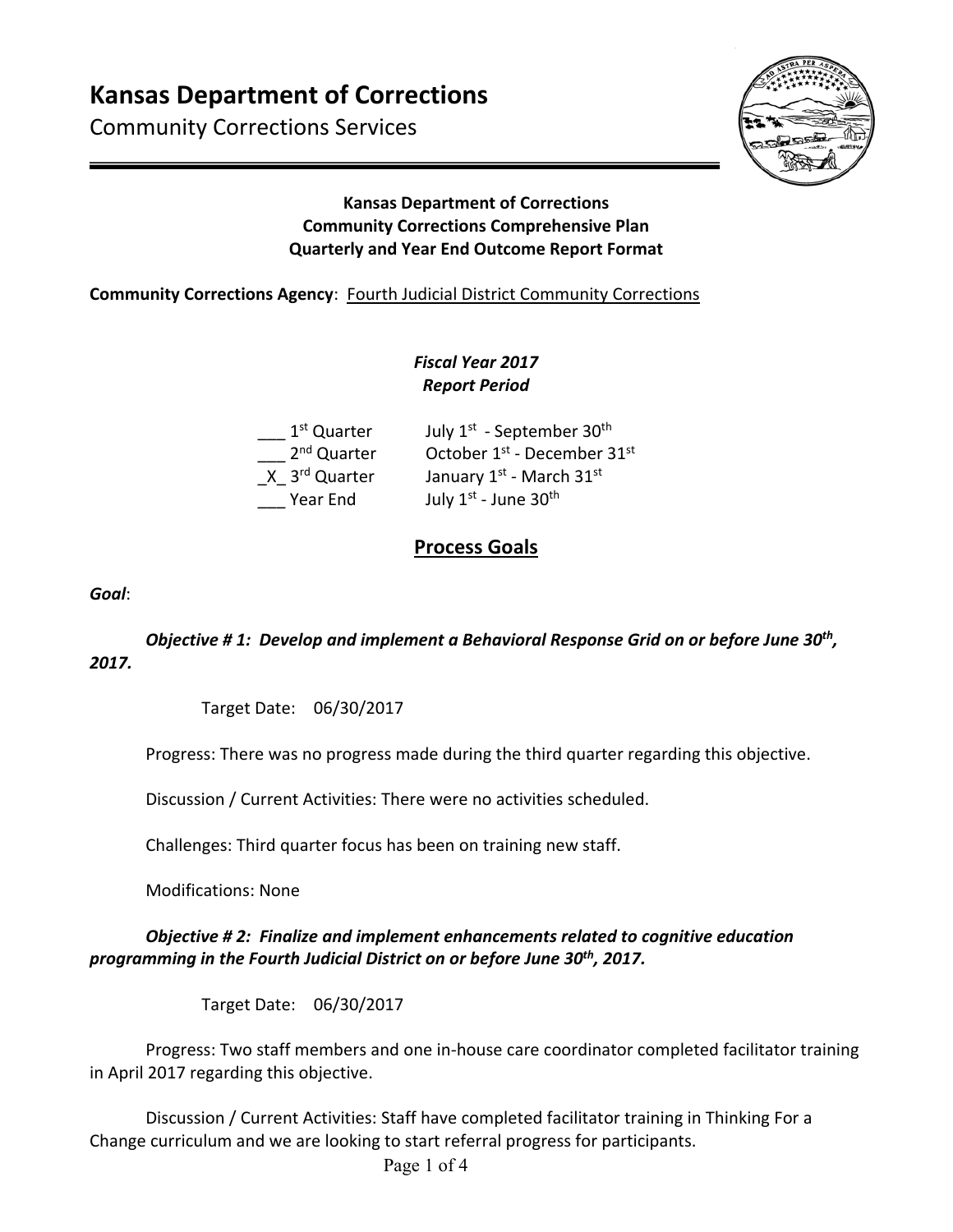Challenges: None Modifications: None

#### **Outcome Goals**

*Goal*:

*Objective # 3*: *Agency staff shall obtain/maintain a quality assurance score of 3.5 or higher regarding their ability to incorporate motivational interviewing skills and techniques into their daily activities by June 30th, 2017.* 

Target Date: 06/30/2017

Progress: There was no progress made during the third quarter regarding this objective.

| Target | 1 <sup>st</sup> Quarter | 2 <sup>nd</sup> Quarter | 3 <sup>rd</sup> Quarter | Year End |
|--------|-------------------------|-------------------------|-------------------------|----------|
| ں د    | NA                      | $\cdots$                | NA                      |          |

Discussion / Current Activities: There was not QA performed this third quarter, scheduled for fourth quarter.

Challenges: Training new staff members took priority this quarter over QA in this area but is scheduled to be performed fourth quarter.

Modifications: None

*Objective #4: Agency staff shall obtain/maintain a quality assurance score of 90% or higher regarding their ability to administer the LSI‐R on or before June 30th, 2017. (individual and group format)* 

Target Date: 06/30/2017

Progress: There was no progress made during the third quarter regarding this objective.

| Target | 1 <sup>st</sup> Quarter | 2 <sup>nd</sup> Quarter | 3 <sup>rd</sup> Quarter | Year End |
|--------|-------------------------|-------------------------|-------------------------|----------|
| 90%    | NА                      | 98%                     | NА                      |          |

Discussion / Current Activities: There was not a group QA completed in the 3<sup>rd</sup> Quarter, scheduled for fourth quarter.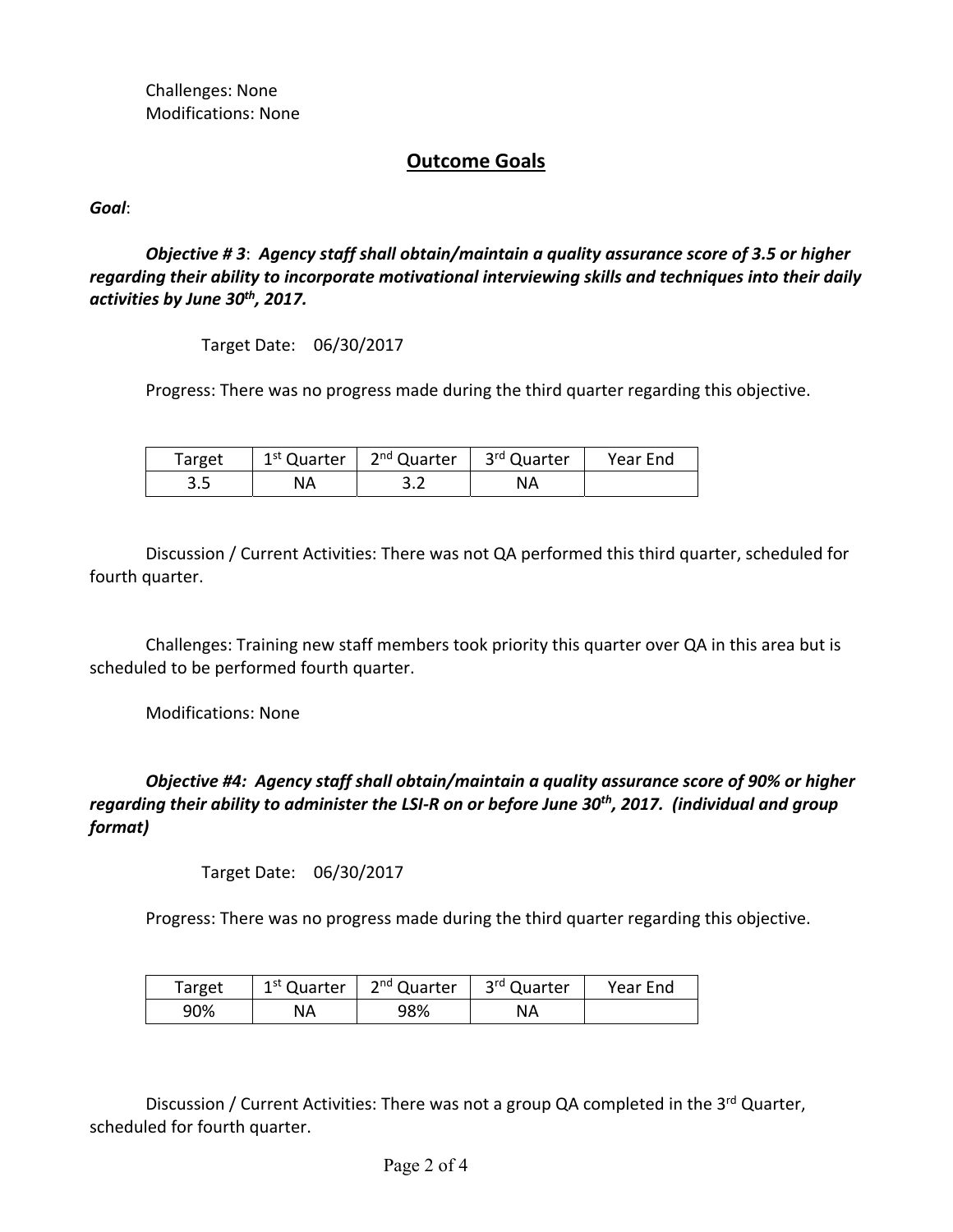Challenges: New staff training reduced the time Quality Assurance measures could be performed.

Modifications: None

#### *Objective #5: Agency staff shall obtain/maintain a quality assurance score of 3.6 or higher regarding their ability to accurately develop offender case plans on or before June 30th, 2017. (individual and group format)*

Target Date: 06/30/2017

Progress: Quality Assurance measures were completed in the third quarter regarding this objective.

| Target | 1 <sup>st</sup> Quarter | 2 <sup>nd</sup> Quarter | 3 <sup>rd</sup> Quarter | Year End |
|--------|-------------------------|-------------------------|-------------------------|----------|
| 3.6    | 2.66                    | 3.6                     | 2.78                    |          |

Discussion / Current Activities: Agency supervisor completed case plan audits on randomly selected files.

Challenges: New staff being trained during the 3<sup>rd</sup> quarter and a baseline was incorporated in scores on staff that has no previous training opportunities.

Modifications: None

#### *Objective #6: Agency staff shall obtain/maintain a quality assurance score of 90% or higher regarding case file maintenance scores on or before June 30th, 2017.*

Target Date: 06/30/2017

Progress: Quality Assurance measures were completed in the third quarter regarding this objective.

| Target | 1 <sup>st</sup> Quarter | 2 <sup>nd</sup> Quarter | 3rd Quarter | Year End |
|--------|-------------------------|-------------------------|-------------|----------|
| 90%    | ΝA                      | NА                      | 70%         |          |

Discussion / Current Activities: Randomly selected files received an audit per assigned officer.

Challenges: New staff being trained in both adult and juvenile caseloads in addition with high caseload counts were barriers to achieving the 90% target percentage.

Modifications: None